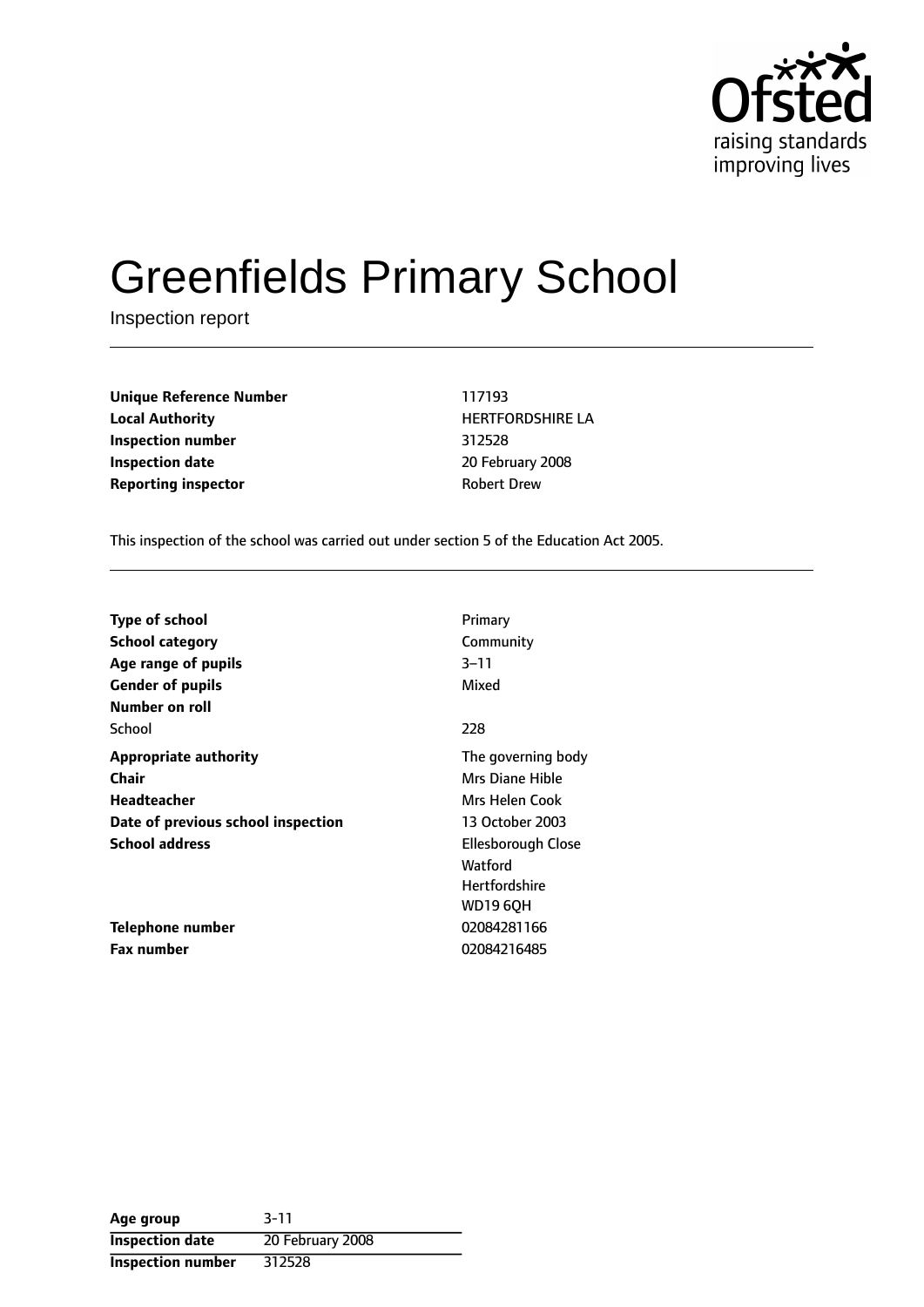.

© Crown copyright 2008

#### Website: www.ofsted.gov.uk

This document may be reproduced in whole or in part for non-commercial educational purposes, provided that the information quoted is reproduced without adaptation and the source and date of publication are stated.

Further copies of this report are obtainable from the school. Under the Education Act 2005, the school must provide a copy of this report free of charge to certain categories of people. A charge not exceeding the full cost of reproduction may be made for any other copies supplied.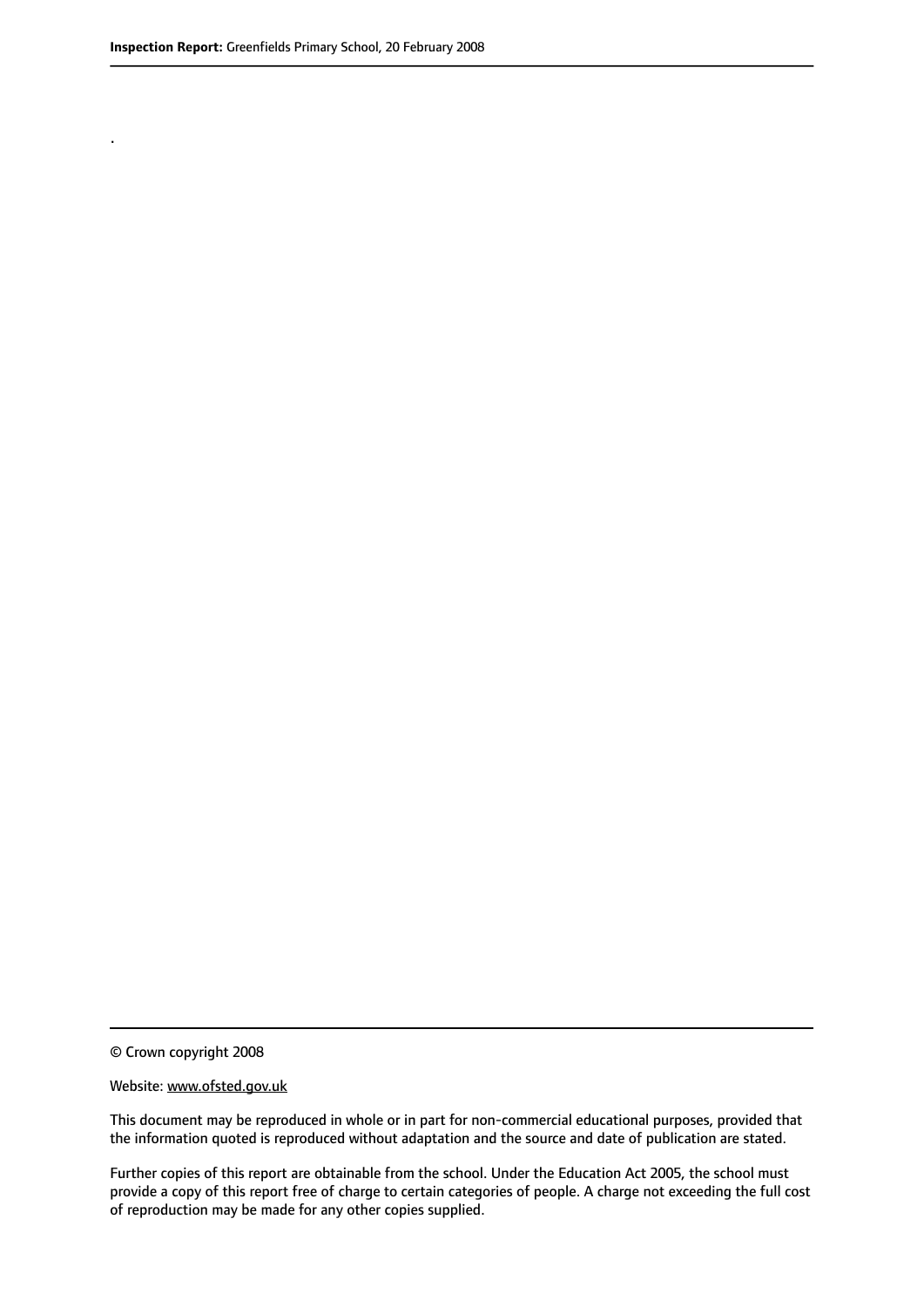## **Introduction**

The inspection was carried out by two Additional Inspectors. The inspectors evaluated the overall effectiveness of the school and investigated the following issues: standards and achievement; the overall effectiveness of the Foundation Stage; pupils' personal development and the quality of the care, guidance and support that promotes it. Evidence was gathered from observations of lessons and pupils' work, parents' questionnaires, interviews with staff, pupils, governors and extensive school documentation including its self-evaluation. Other aspects of the school's work were not investigated in detail but the inspectors found no reason to suggest that the school's own assessments, as given in its self-evaluation, were not justified and these have been included where appropriate in this report.

### **Description of the school**

The school is average in size taking pupils from a range of backgrounds in central Watford. On balance pupils are not significantly disadvantaged economically, but far fewer than average come from homes with experience of higher education. The proportion with learning difficulties and/or disabilities is broadly average, but attainment on entry is below average. The great majority of pupils are White British with about 8% coming from several minority ethnic communities.

#### **Key for inspection grades**

| Outstanding  |
|--------------|
| Good         |
| Satisfactory |
| Inadequate   |
|              |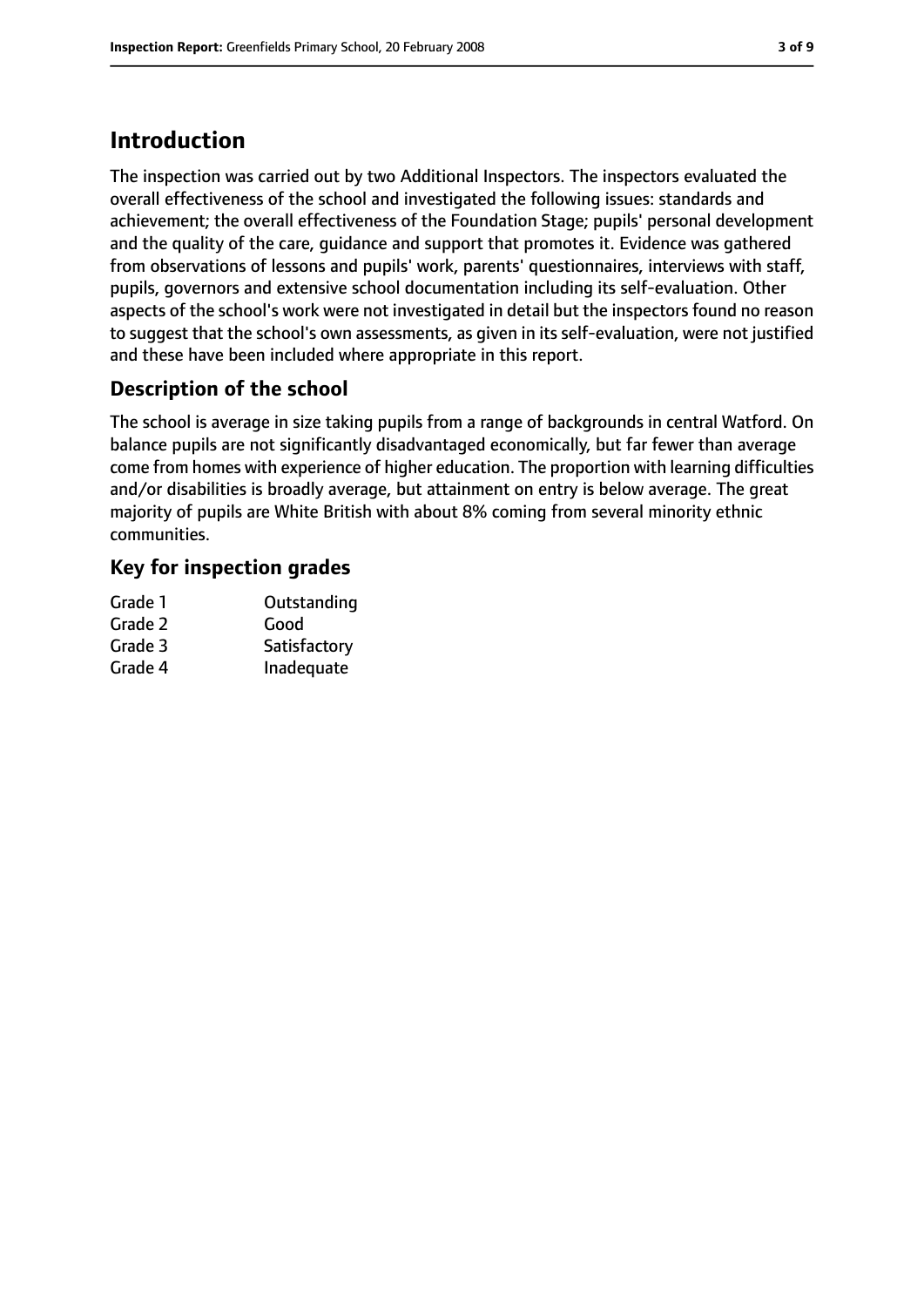#### **Overall effectiveness of the school**

#### **Grade: 3**

The school's effectiveness is satisfactory overall, with some areas already strong and good capacity to improve further. Recent improvements reflect the way leadership has stabilised after several years of disruptive change. While the current impact of leadership and management is satisfactory, the headteacher and her leadership team provide a very clear sense of direction and have shown they can introduce beneficial changes. One of these has been to establish effective leadership and good progress in the Foundation Stage. Another is to ensure consistently strong teaching in Year 2. In addition, the inclusion coordinator is having good impact on provision for pupils with learning difficulties and/or disabilities, who are now progressing satisfactorily with some making good progress. Improved plans exist for promoting the performance of more able pupils.

Pupils' progress and achievement have returned to satisfactory levels and their academic standards in both key stages are broadly average. Pupils' progress between Years 2 and 6 was significantly below expectations in 2007, especially in English and mathematics. Results in Year 6 had been above average for several years until poor performance in 2007. The school has taken steps to change this. Pupils' attitudes are now overwhelmingly positive, and the coordination of English and mathematics much stronger. As a result the work of current Year 6 pupils is of a higher standard than last year and is on track to match national averages. The school's longer-term targets for pupils in Key Stage 2 rightly take account of their relatively weak performance in Key Stage 1, but tend to underplay recent improvements in teaching, progress tracking systems and pupils' personal development. Thus targets do not contribute as strongly as they should to raising standards and promoting good, as opposed to satisfactory, achievement.

The school has taken effective action in countering significant underperformance in reading, writing and mathematics in Key Stage 1. Standards are rising in response to good teaching in some classes and the removal of weak teaching in others. Emphasis has been placed on greater involvement of pupils in lessons and providing more scope for them to reach the higher levels. Current work by Year 2 is close to national standards and better than that of previous years.

Teaching and learning are satisfactory overall and sometimes very effective. There are lessons where the tight structure and brisk tempo encourage rapid progress. Some teachers are particularly good at offering praise and seeing where pupils need help to understand a key point securely. In all lessons, relationships are good and staff are clear about their aims for pupils. Questioning by teachers is perceptive and good at making pupils think, particularly in Year 6 lessons. Extension work for the most able is offered in some circumstances, but not consistently. Not enough use is made of assessment and levels to define high quality performance in specific tasks, and to direct pupils' improvement. In lessons observed which were satisfactory, teachers were a little slower to notice when pupils had finished tasks and were ready to learn more.

Care, guidance and support are good and, as a result, pupils' personal development is good. Statutory requirements for safeguarding pupils are met and pupils say they feel very safe at school. None report fear from bullying. Extensive sports activities of which many are extra-curricular, and healthy meals have helped pupils to become good at adopting healthier lifestyles. The school shows them the importance of being reflective, respecting others and being willing to contribute. Assemblies and the personal, health and social education programme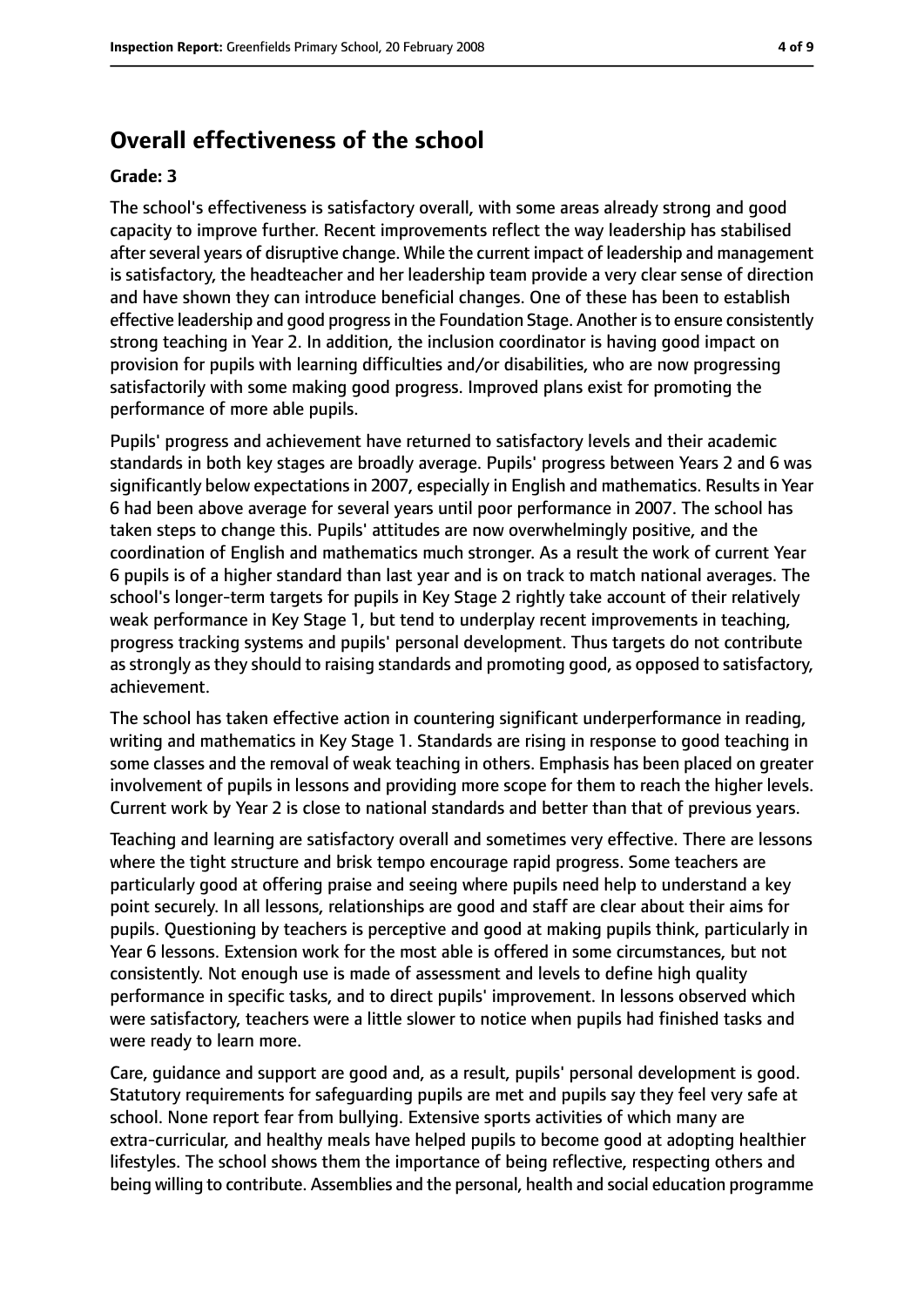play a significant role. Staff provide good role models and apply the school's policies consistently. As a result, pupils' spiritual, moral and social development are all good. They behave well and show constructive attitudes. Attendance has risen to satisfactory levels. Pupils participate well within school, for instance through the school council, and are active in helping in the wider community. Aspects of lessons and special multicultural events help them develop good awareness of other cultures. Pupils' literacy, numeracy and computer skills prepare them satisfactorily for the next stage of education.

The school is good at self-evaluation. Strengths and weaknesses are accurately identified. There has been time to rectify some deficiencies but the full impact on standards and progress is not yet evident. Teaching and learning, while stronger than a year ago, show scope for further improvement. The school is right to evaluate its curriculum as satisfactory overall. Strengths are matched by aspects beginning to develop, such as scope for creativity and additional provision for underperforming pupils. Some subject leaders are new in post and have not had time to influence outcomes in their areas of responsibility. The Governing Body's impact on the school's work has fluctuated, but is now satisfactory. For instance, they help parents and the wider community to view the school positively. The senior leadership team has also strengthened parental involvement with the 'Friends of Greenfields' becoming a large and influential group. Questionnaire returns show very strong parental support for the school, especially for its leadership.

### **Effectiveness of the Foundation Stage**

#### **Grade: 2**

The Foundation Stage is much improved and is now good. The coordinator's leadership is promoting high expectations amongst children, colleagues and parents. Children arrive with many areas of weakness, especially in aspects of their communication, physical and social skills. Good teaching and learning enable children to progress well in all these areas. Typically, lessons are engaging and practical. They have clear structure and focus to help children understand what they are learning. They have ample scope for choosing activities as well as following their teachers' initiatives. Nursery facilities allow easy integration of indoor and outdoor activities. Staff evaluate children's initial needs accurately and shape teaching accordingly. Regular subsequent assessment ensures progress is secure. Records indicate lack of effective teaching in the past in Reception, but teaching is now secure, allowing children to continue improving their social skills and basic academic skills and knowledge. The curriculum for both Nursery and Reception classes has recently been closely integrated to ensure children lose no momentum in transferring from one to the other. Standards have risen at the end of Reception, and children are closer to the expected levels than in previous years.

#### **What the school should do to improve further**

- Increase the proportion of good or better teaching by making sure all lessons have strong pace, include good strategies for stretching the most able pupils and make better use of assessment levels to define high quality work.
- Ensure standards in both key stages continue to rise by setting progressively more challenging targets for Years 2 and 6.

A small proportion of the schools whose overall effectiveness is judged satisfactory but which have areas of underperformance will receive a monitoring visit by an Ofsted inspector before their next Section 5 inspection.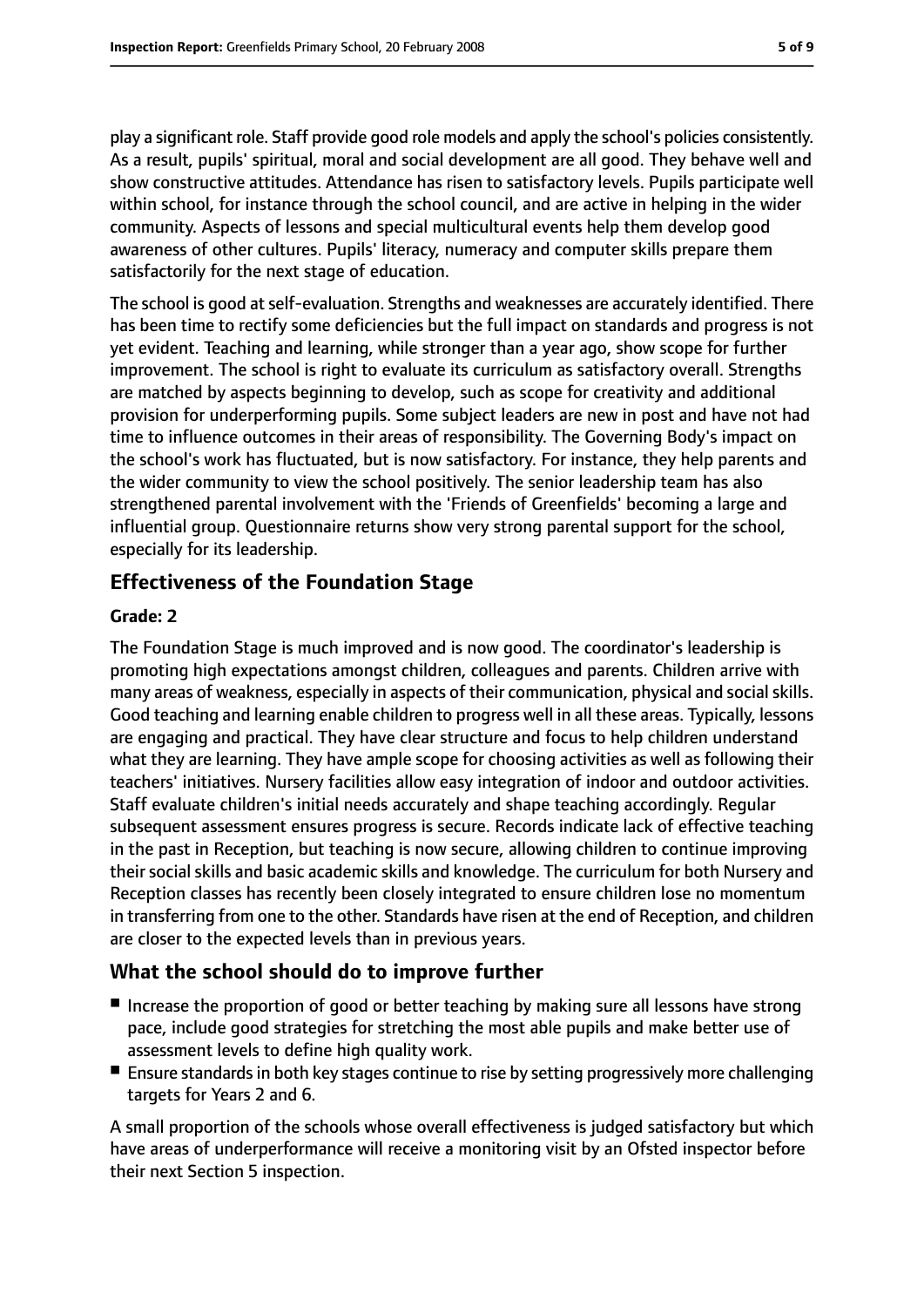**Any complaints about the inspection or the report should be made following the procedures set out in the guidance 'Complaints about school inspection', which is available from Ofsted's website: www.ofsted.gov.uk.**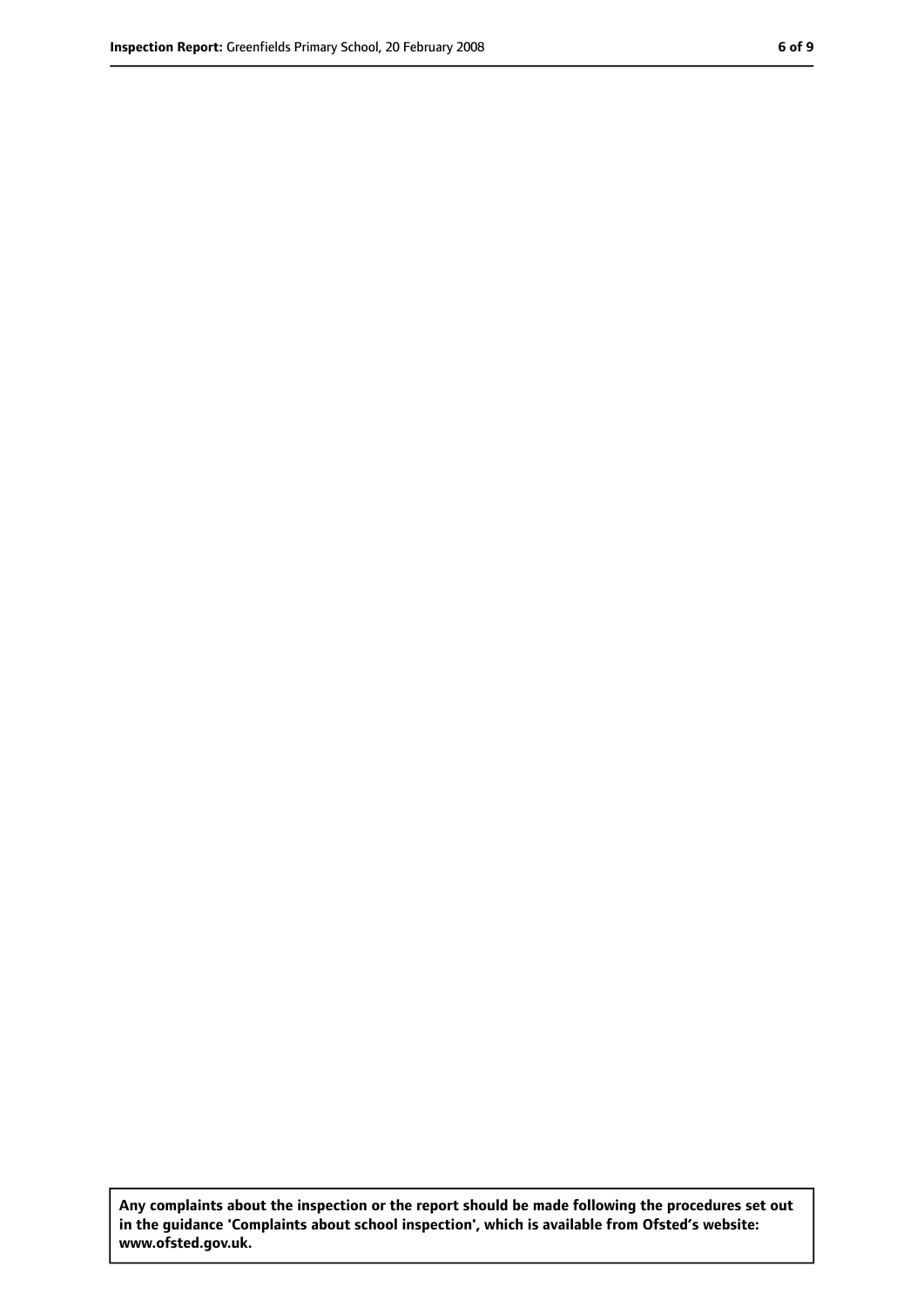#### **Annex A**

# **Inspection judgements**

| $^{\backprime}$ Key to judgements: grade 1 is outstanding, grade 2 good, grade 3 satisfactory, and | <b>School</b>  |
|----------------------------------------------------------------------------------------------------|----------------|
| arade 4 inadequate                                                                                 | <b>Overall</b> |

## **Overall effectiveness**

| How effective, efficient and inclusive is the provision of education, integrated<br>care and any extended services in meeting the needs of learners? |     |
|------------------------------------------------------------------------------------------------------------------------------------------------------|-----|
| Effective steps have been taken to promote improvement since the last<br>inspection                                                                  | Yes |
| How well does the school work in partnership with others to promote learners'<br>well-being?                                                         |     |
| The effectiveness of the Foundation Stage                                                                                                            |     |
| The capacity to make any necessary improvements                                                                                                      |     |

#### **Achievement and standards**

| How well do learners achieve?                                                                               |  |
|-------------------------------------------------------------------------------------------------------------|--|
| The standards <sup>1</sup> reached by learners                                                              |  |
| How well learners make progress, taking account of any significant variations between<br>groups of learners |  |
| How well learners with learning difficulties and disabilities make progress                                 |  |

#### **Personal development and well-being**

| How good is the overall personal development and well-being of the<br>learners?                                  |  |
|------------------------------------------------------------------------------------------------------------------|--|
| The extent of learners' spiritual, moral, social and cultural development                                        |  |
| The extent to which learners adopt healthy lifestyles                                                            |  |
| The extent to which learners adopt safe practices                                                                |  |
| How well learners enjoy their education                                                                          |  |
| The attendance of learners                                                                                       |  |
| The behaviour of learners                                                                                        |  |
| The extent to which learners make a positive contribution to the community                                       |  |
| How well learners develop workplace and other skills that will contribute to<br>their future economic well-being |  |

#### **The quality of provision**

| How effective are teaching and learning in meeting the full range of the<br>learners' needs?          |  |
|-------------------------------------------------------------------------------------------------------|--|
| How well do the curriculum and other activities meet the range of needs<br>and interests of learners? |  |
| How well are learners cared for, guided and supported?                                                |  |

 $^1$  Grade 1 - Exceptionally and consistently high; Grade 2 - Generally above average with none significantly below average; Grade 3 - Broadly average to below average; Grade 4 - Exceptionally low.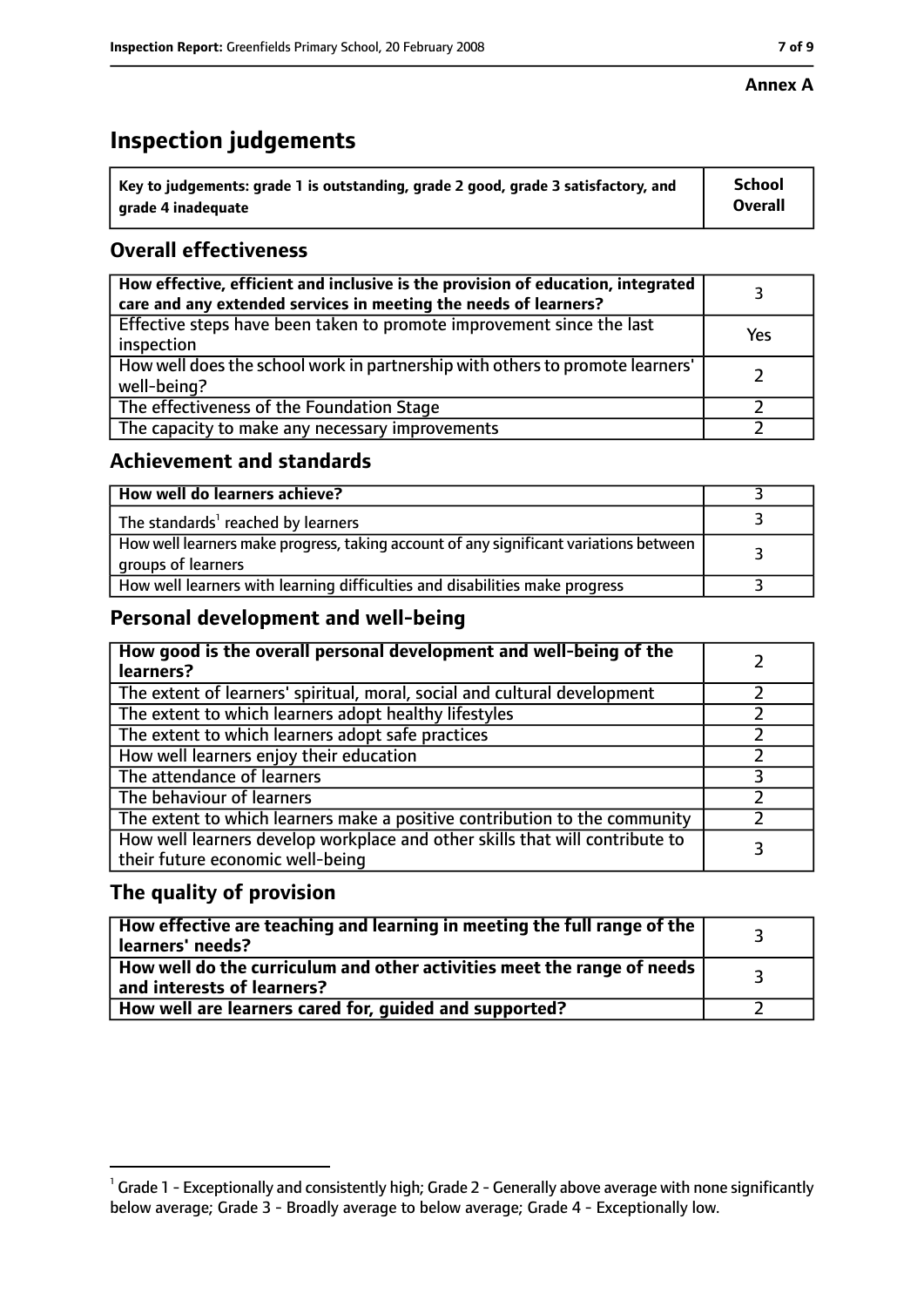# **Leadership and management**

| How effective are leadership and management in raising achievement<br>and supporting all learners?                                              |     |
|-------------------------------------------------------------------------------------------------------------------------------------------------|-----|
| How effectively leaders and managers at all levels set clear direction leading<br>to improvement and promote high quality of care and education |     |
| How effectively leaders and managers use challenging targets to raise standards                                                                 | 3   |
| The effectiveness of the school's self-evaluation                                                                                               |     |
| How well equality of opportunity is promoted and discrimination tackled so<br>that all learners achieve as well as they can                     |     |
| How effectively and efficiently resources, including staff, are deployed to<br>achieve value for money                                          | 3   |
| The extent to which governors and other supervisory boards discharge their<br>responsibilities                                                  | 3   |
| Do procedures for safequarding learners meet current government<br>requirements?                                                                | Yes |
| Does this school require special measures?                                                                                                      | No  |
| Does this school require a notice to improve?                                                                                                   | No  |